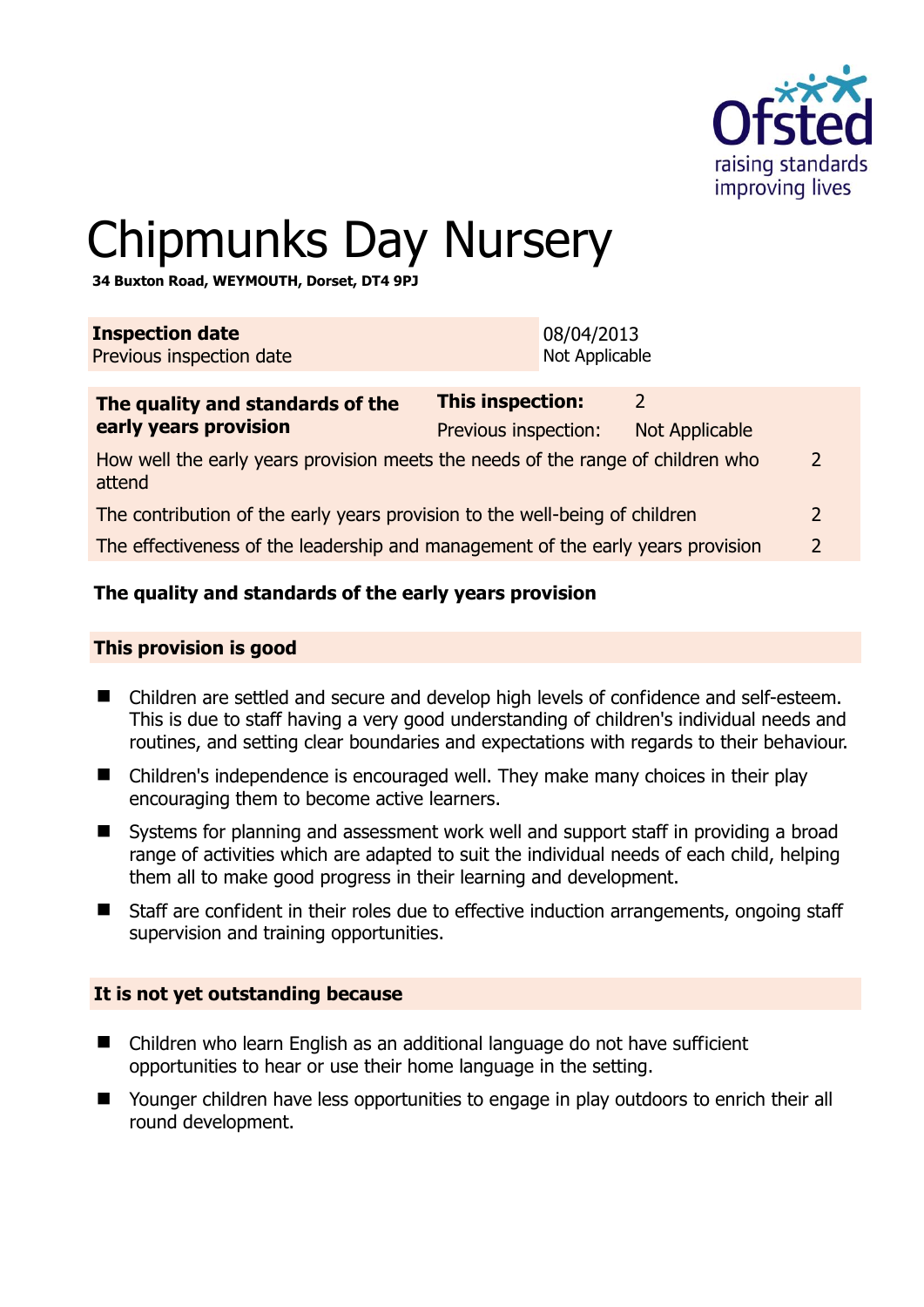# **Information about this inspection**

Inspections of registered early years provision are:

- $\bullet$  scheduled at least once in every inspection cycle the current cycle ends on 31 July 2016
- scheduled more frequently where Ofsted identifies a need to do so, for example where provision was previously judged inadequate
- **•** brought forward in the inspection cycle where Ofsted has received information that suggests the provision may not be meeting the legal requirements of the Early Years Foundation Stage or where assessment of the provision identifies a need for early inspection
- **•** prioritised where we have received information that the provision is not meeting the requirements of the Early Years Foundation Stage and which suggests children may not be safe
- scheduled at the completion of an investigation into failure to comply with the requirements of the Early Years Foundation Stage.

The provision is also registered on the voluntary and compulsory parts of the Childcare Register. This report includes a judgment about compliance with the requirements of that register.

# **Inspection activities**

- $\blacksquare$ The inspectors observed activities in all the playrooms and the outside learning environment.
- The inspectors looked at children's assessment records and planning documents and a sample of documentation relating to children's welfare.
- The inspectors checked evidence of staff suitability and qualifications of practitioners working with children.
- $\blacksquare$ The inspectors took account of the views of parents and carers spoken to on the day of the inspection and of the provider's self-evaluation.
- The inspectors held meetings and completed a joint observation with the manager of the setting.

**Inspector**  Samantha Powis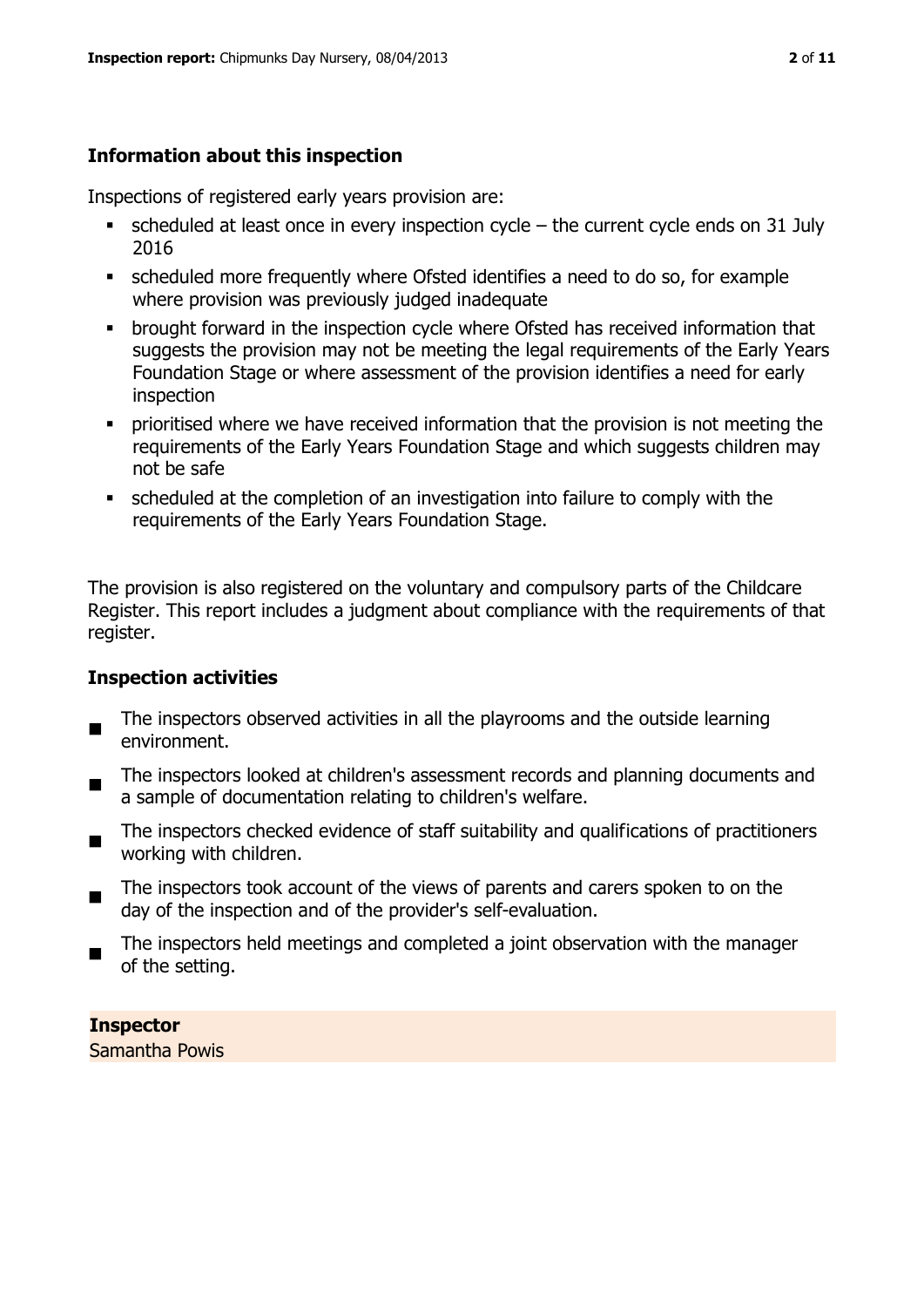#### **Full Report**

#### **Information about the setting**

Chipmunks Day Nursery and Claylands Out of School and Holiday Club re-registered under the same ownership in 2012, having previously been operating at this site since 2004. It is one of two nurseries under the same private ownership, and operates from a large converted house in the Rodwell area of Weymouth, Dorset. Children have use of a variety of playrooms on two floors. The out of school club operates from a separate two story building on the same site. Children have access to an enclosed garden and a secure outdoor play area, which is laid to tarmac. The nursery is registered on the Early Years Register and both the compulsory and voluntary parts of the Childcare Register. The nursery operates each weekday from 7.45am to 6pm for 51 weeks a year. There are currently 191 children on roll, 138 of these are in the early years age range. The nursery receives funding to provide free early education to children aged two, three and four years. They support children who have special educational needs and/or disabilities and those who learn English as an additional language.The nursery employs 24 members of staff. The manager and two deputy's hold level 4 qualifications, 16 staff hold level 3 qualifications and three staff hold level 2 qualifications. Some staff with level two qualifications are working towards gaining a level 3 and one member of staff is working towards gaining a foundation degree in early years. Two staff are employed in support roles.

#### **What the setting needs to do to improve further**

#### **To further improve the quality of the early years provision the provider should:**

- provide more opportunities for children who learn English as an additional language to hear and use their home language at the nursery
- $\blacksquare$  offer the younger children more opportunities to explore all of the outdoor play areas.

#### **Inspection judgements**

#### **How well the early years provision meets the needs of the range of children who attend**

Children throughout the nursery children settle quickly and are keen to explore the stimulating and interesting play areas. All staff have a good understanding of children's individual needs, preferences and routines, which means children feel safe and secure and are ready to learn. Well planned activities and experiences that reflect children's interests excite and motivate children into getting fully involved. Staff make detailed observations of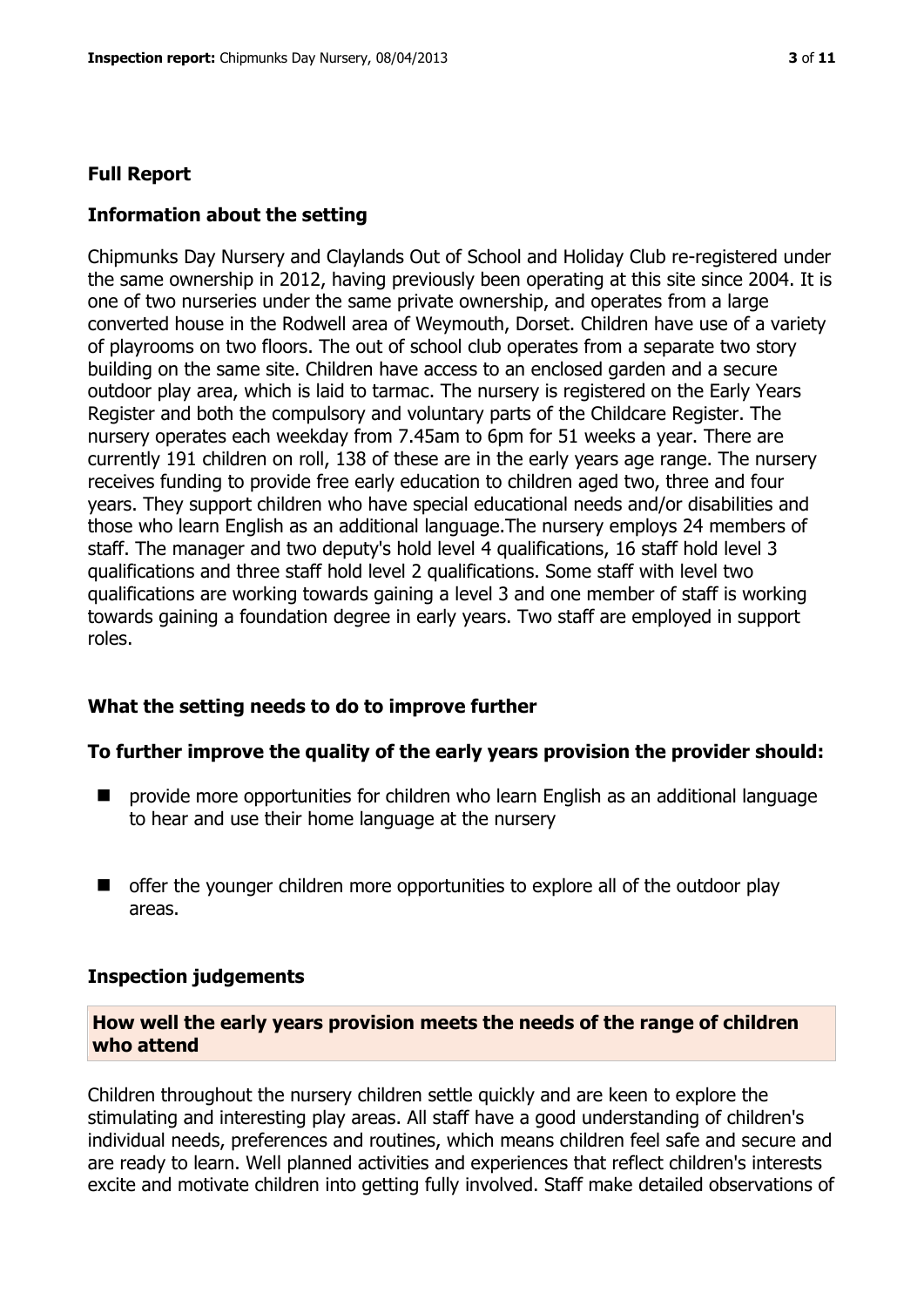children in their play, which help them to monitor children's progress and establish their next steps. This in turn informs future planning, ensuring that all children are supported well in making good progress in their learning. As a consequence, children are ready for the next stage of their learning. Staff have implemented an effective system to complete two-year-old progress checks, working closely with parents so they are fully involved in the process. Parent's receive regular feedback about their child's learning and there are effective systems in place to ensure a regular two-way exchange of information. Parents are fully aware of the records the nursery keeps to monitor and support each child's learning, and are welcome to see them at any time. Formal arrangements throughout the year provide opportunities for parents to share records with key persons in more detail. This helps them to feel fully involved in their child's learning and gives them ideas as to how they can further support their child's learning at home.

Staff engage well with children as they play. They stimulate children's imaginations and challenge their ideas and thinking through their positive interactions. Planning demonstrates that children of all ages enjoy activities that support their learning in all areas. Staff routinely evaluate the success of activities and areas used by the children helping staff to make positive changes to improve children's experiences. For example, staff frequently adapt the layout in the toddler rooms to keep children engaged. Older children benefit from being able to 'free-flow' between indoor and outdoor play areas most of the time, enabling them to play and learn in a way which is right for them. Younger children enjoy fewer outdoor play sessions, which limits their experiences at times.

Children develop strong communication skills. Staff working with the youngest children mimic and respond to babies babbles, encouraging children to engage in early communication. Toddlers are developing their listening skills as they join in with small group times. They enjoy the 'shaker box' activity, select cards from the box and identify favourite nursery rhymes which they all sing together. Older children share news about their experiences during circle time. They learn to use their 'listening ears' whilst others speak and confidently tell their friends about events they enjoyed over the weekend using increasing detail. Children are keen to explore. Staff provide a wide range of stimulating and interesting resources which capture children's interest and curiosity and promote children's active learning. For example, younger children experiment with the sand, stones and containers. They enjoy how they feel and become increasingly aware of number and capacity as they try to fit the different sized stones in the various containers. Older children learn about life cycles as they plant seeds and flowers. They talk about what their plants need to make them grow and link this to growth in animals and humans. Children enjoy imaginative play. A small group of pre-school children agree how they are going to make a rocket using the big box, tape and pens. They climb inside and talk about where they are going and what they are going to do when they get there. As well as planned creative activities, children have free access to paints, glue, collage materials and boxes, enabling them to use their own imaginations and develop new skills to create their own models and pictures. Children who learn English as an additional language are encouraged to communicate through using expressions and simple sign language and are becoming increasingly confident in using English language. However, staff do not always use strategies which actively encourage children to communicate using their home language. Books are freely accessible throughout the nursery. All children enjoy sharing a favourite story with a member of staff or 'reading' a book by themselves. Babies enjoy cuddling up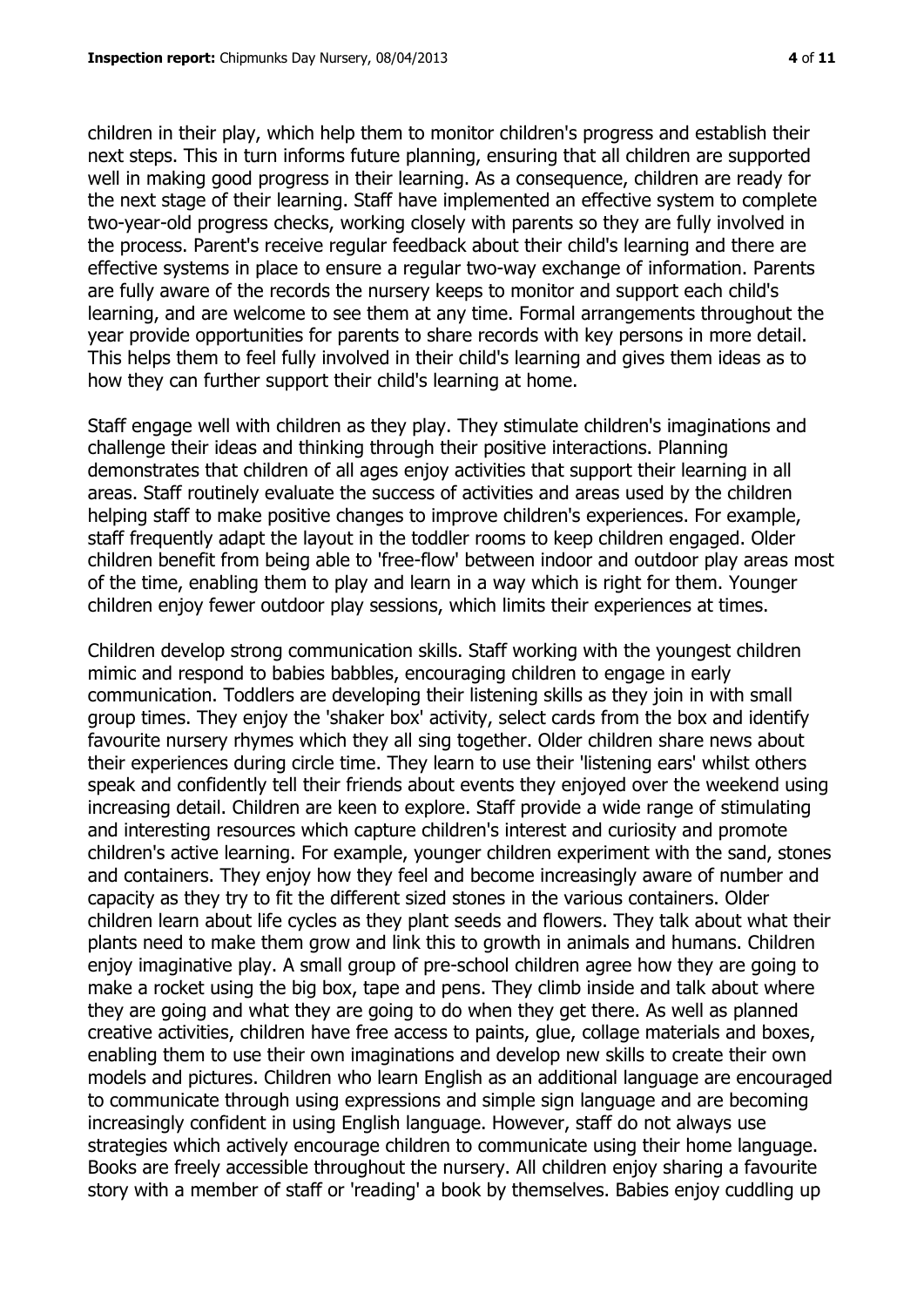with a member of staff to look at the pictures. Staff use books for reference to support activities, such as when children are planting their seeds. This helps children to understand that books can be used to gain information.

#### **The contribution of the early years provision to the well-being of children**

Children form strong bonds with their key person and other members of the familiar staff team. The nursery offers good settling-in arrangements and support for children moving between different rooms within the nursery. This means children are able to separate from parents or carers confidently and establish close relationships with adults and children in the setting. Staff encourage children to become increasingly independent from a young age. Babies experiment with feeding themselves and staff support toddlers in learning to pour their own drinks at snack time. Children throughout the nursery are able to make many choices about what they play with and how they play. This gives children confidence in their own abilities. Activities and routines are adapted to suit the individual needs of each child. For example, staff bring forward lunch time for the babies when many of the children appear to be getting hungry.

Children develop strong relationships and are learning to work well with others. They learn about boundaries and expectations with regards to behaviour and start to form friendships. Older children call out to their friends when they arrive, excited to see them and to start playing together. Children are caring towards each other. Staff use pictorial flash cards to remind children to use 'kind hands' as they play, ensuring all children understand and respect this expectation to help them work well together. Younger children know the familiar routines, and are eager to help to tidy toys away before lunchtime. Children receive lots of praise and encouragement throughout the day, boosting their confidence and self-esteem. Staff display examples of their creative work and photographs of the children on the walls, giving them a strong sense of belonging. There are a good range of toys and resources that reflect diverse needs and the wider world, helping children to value and respect differences. Dual language books and maps of the world reflect the experiences of some of the children in the setting, helping them to feel valued and included.

Safety is a high priority within the setting. Risk assessments are completed and daily checks help to ensure that children can move about in safety. Good use of documentation helps to support children's safety and welfare. For example, regular monitoring of accident reports helps to identify any issues and enables staff to take action to reduce risks in future. Older children participate in supporting staff to carry out checks on the environment, helping them to become increasingly aware of hazards and how to prevent accidents. The environment is well maintained and good practices followed by all staff support children's health. Children enjoy nutritional snacks and freshly prepared meals during the day, with alternative options provided to suit children's individual dietary needs. Practices are frequently reviewed to make sure staff do as much as they can to support children's health. For example, staff provide a choice of milk or water for children to drink and no longer provide juice as they recognise this is better for children's long term health. Staff liaise closely with parent's to follow younger children's individual feeding patterns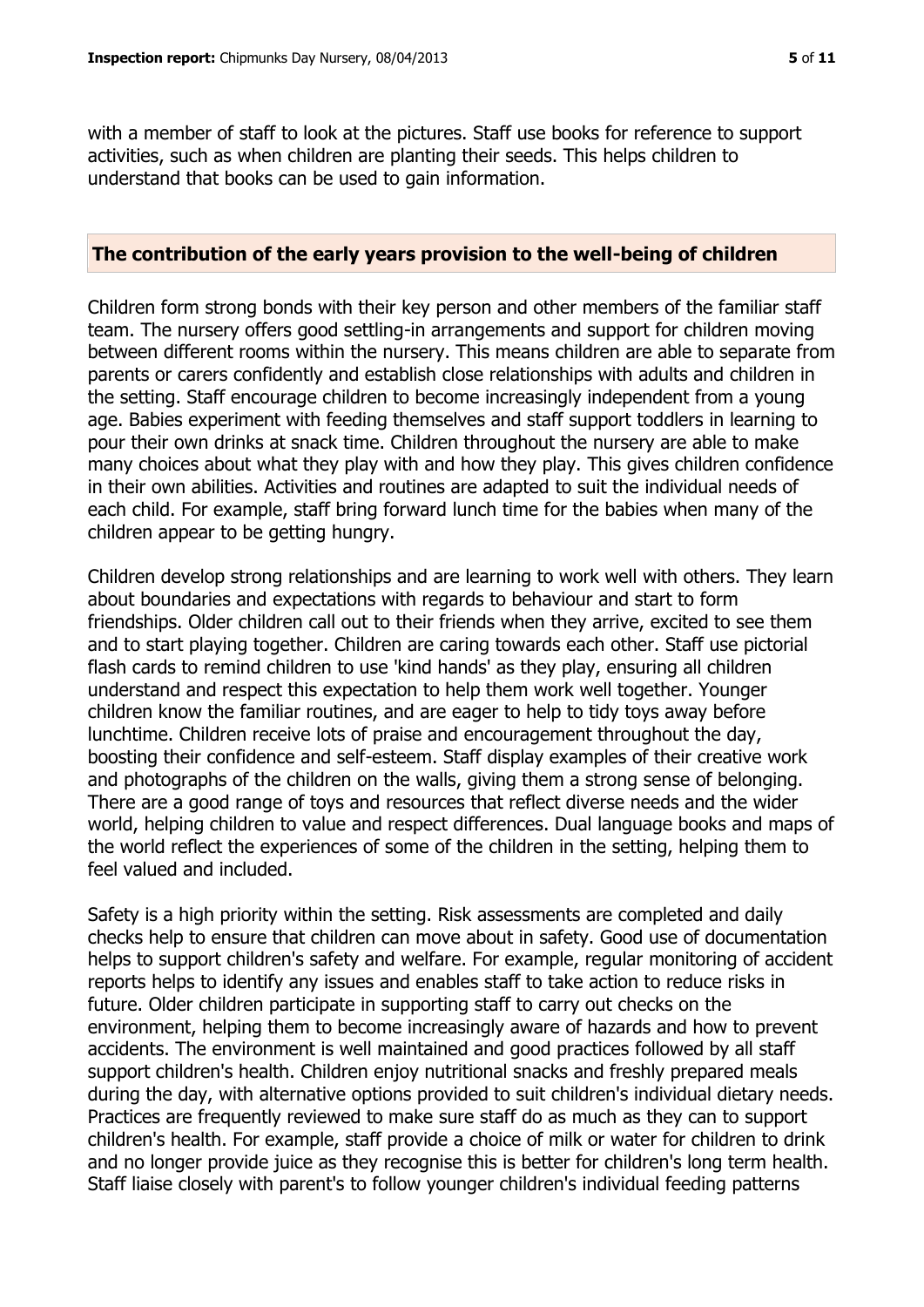and requirements, to ensure children's health needs are met.

Indoor and outdoor play areas are generally used well to support children's learning and benefit children's health. Children explore all areas confidently, accessing toys of their choice from the extensive range available. Sleep rooms provide a calm and relaxing environment where younger children can rest. Staff regularly check babies as they sleep to promote their safety. Easily accessible toilet and hand-wash facilities enable children to become increasingly independent, gaining an understanding of the importance of personal care routines. Staff follow effective nappy changing procedures to prevent the risk of germs being spread.

# **The effectiveness of the leadership and management of the early years provision**

The manager provides strong leadership to the well qualified and motivated staff team. This helps to ensure that staff work well together to provide consistency and good support for all the children. Thorough induction procedures and ongoing supervision means that staff have a clear understanding of their roles and responsibilities and are all fully aware of the settings comprehensive policies and procedures. All those involved have a good understanding of the learning and development and safeguarding and welfare requirements of the Statutory Framework for the Early Years Foundation Stage. Staff are very positive and enthusiastic about making changes to improve the outcomes for children. They are keen to gain new skills and supported well by the management in accessing training to increase their knowledge and qualifications to benefit the children.

The nursery management team follow good procedures which help them reflect on the success of all aspects of the provision. They constantly review arrangements and implement new ideas to improve the provision for the children attending. Evaluations take into account the views of staff, parents and children, ensuring everyone's thoughts and ideas are valued. Regular monitoring of the educational programmes help staff to make sure that children receive the very best support for their individual learning needs. Staff value the support of other early years professionals in helping them to identify areas for further improvement.

Rigorous procedures are followed with regards to staff recruitment and vetting. All staff undergo full checks to confirm their suitability before they are able to work with the children. This helps to protect children from harm. There are comprehensive procedures in place to help the setting to safeguard children. All staff are familiar with the settings detailed safeguarding policy and have attended training to help them identify and escalate any concerns promptly.

Strong partnerships with parents, carers and others involved help staff to meet children's needs. Parents receive detailed information about the setting, including policies and procedures. They build strong links with their child's key person, enabling good information sharing to support children's developing needs. Staff value parent's communications which help them to provide consistency and link children's experiences at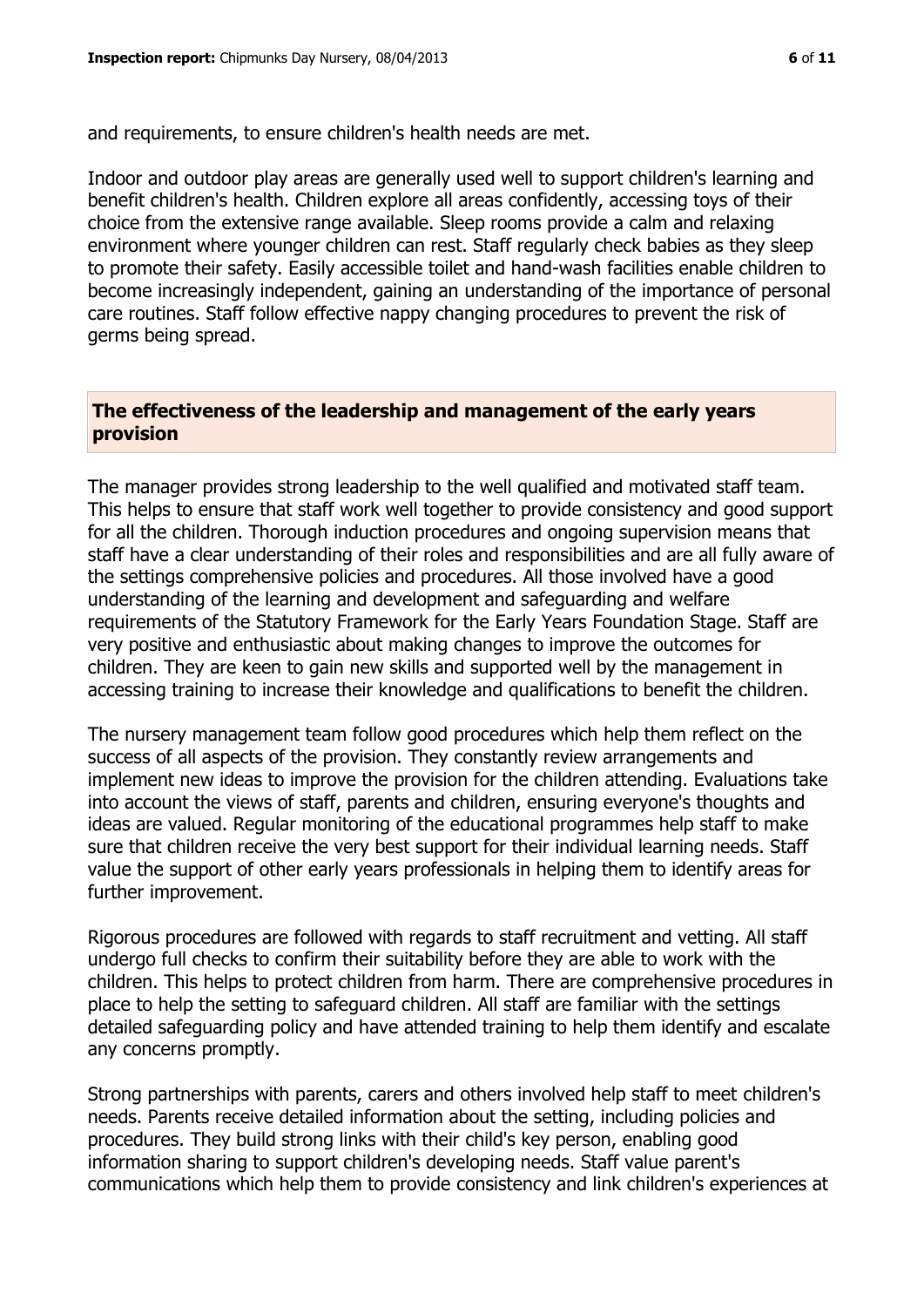home to those they enjoy at the nursery. Home link books used for the younger children provide parents with detailed information about children's care routines. Parents state they feel well informed about their child's development and progress and are fully aware of policies and aims of the nursery. Staff develop professional relationships with others supporting children's needs such as Portage and speech and language specialists. They are pro-active in linking with other settings. For example, staff visit other settings which children also attend to help them develop a greater understanding of children's individual needs and the support they receive elsewhere. This helps all those involved work together to meet children's needs. Good links with several local schools helps to make children's move from the nursery to the reception class an easier one.

# **The Childcare Register**

| The requirements for the compulsory part of the Childcare Register are | Met |
|------------------------------------------------------------------------|-----|
| The requirements for the voluntary part of the Childcare Register are  | Met |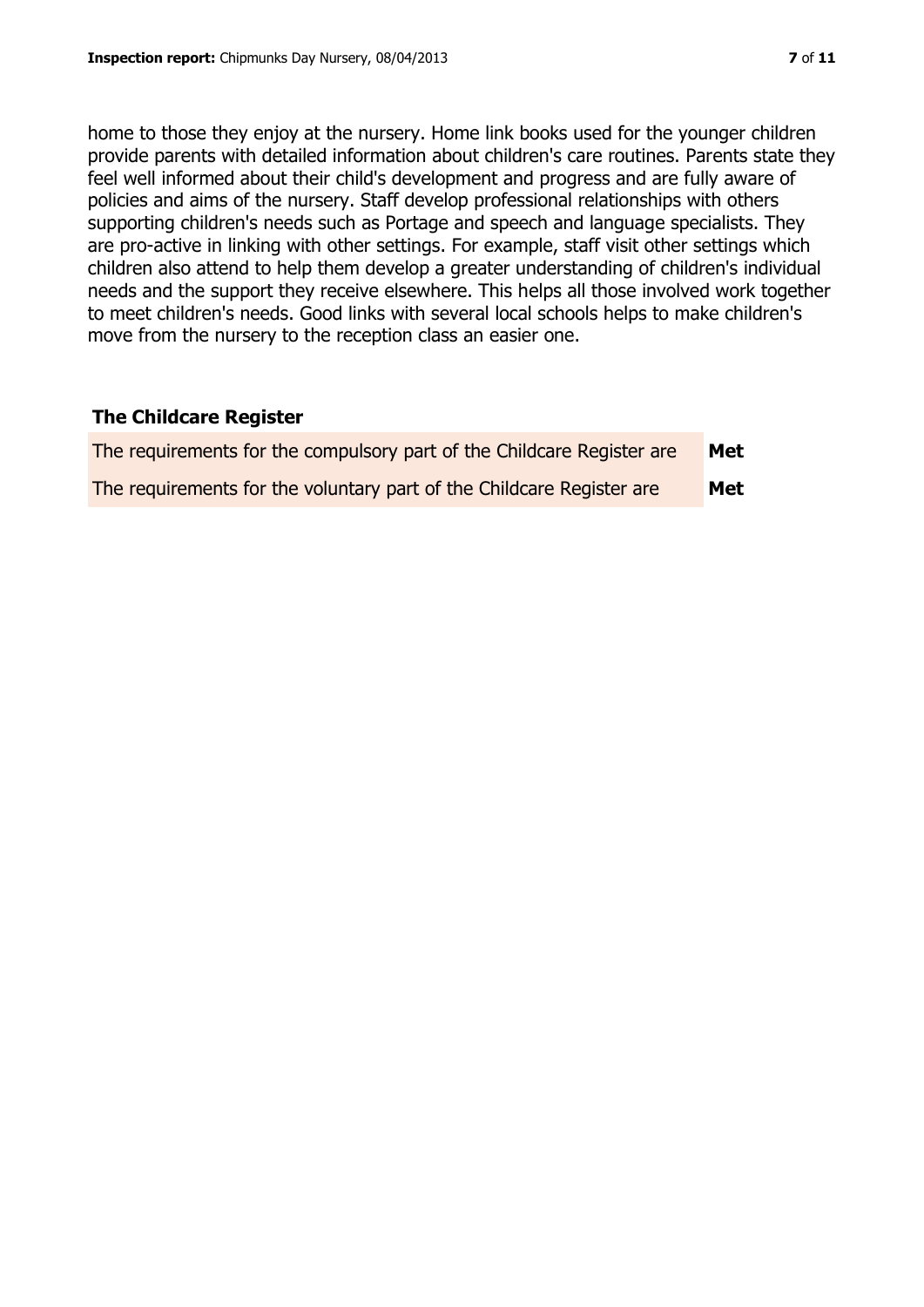# **What inspection judgements mean**

# **Registered early years provision**

| Grade   | <b>Judgement</b> | <b>Description</b>                                                                                                                                                                                                                                                                                                                                                                 |
|---------|------------------|------------------------------------------------------------------------------------------------------------------------------------------------------------------------------------------------------------------------------------------------------------------------------------------------------------------------------------------------------------------------------------|
| Grade 1 | Outstanding      | Outstanding provision is highly effective in meeting the needs<br>of all children exceptionally well. This ensures that children are<br>very well prepared for the next stage of their learning.                                                                                                                                                                                   |
| Grade 2 | Good             | Good provision is effective in delivering provision that meets<br>the needs of all children well. This ensures children are ready<br>for the next stage of their learning.                                                                                                                                                                                                         |
| Grade 3 | Satisfactory     | Satisfactory provision is performing less well than expectations<br>in one or more of the key areas. It requires improvement in<br>order to be good.                                                                                                                                                                                                                               |
| Grade 4 | Inadequate       | Provision that is inadequate requires significant improvement<br>and/or enforcement action. The provision is failing to give<br>children an acceptable standard of early years education and/or<br>is not meeting the safeguarding and welfare requirements of<br>the Early Years Foundation Stage. It will be inspected again<br>within 12 months of the date of this inspection. |
| Met     |                  | The provision has no children on roll. The inspection judgement<br>is that the provider continues to meet the requirements for<br>registration.                                                                                                                                                                                                                                    |
| Not met |                  | The provision has no children on roll. The inspection judgement<br>is that the provider does not meet the requirements for<br>registration.                                                                                                                                                                                                                                        |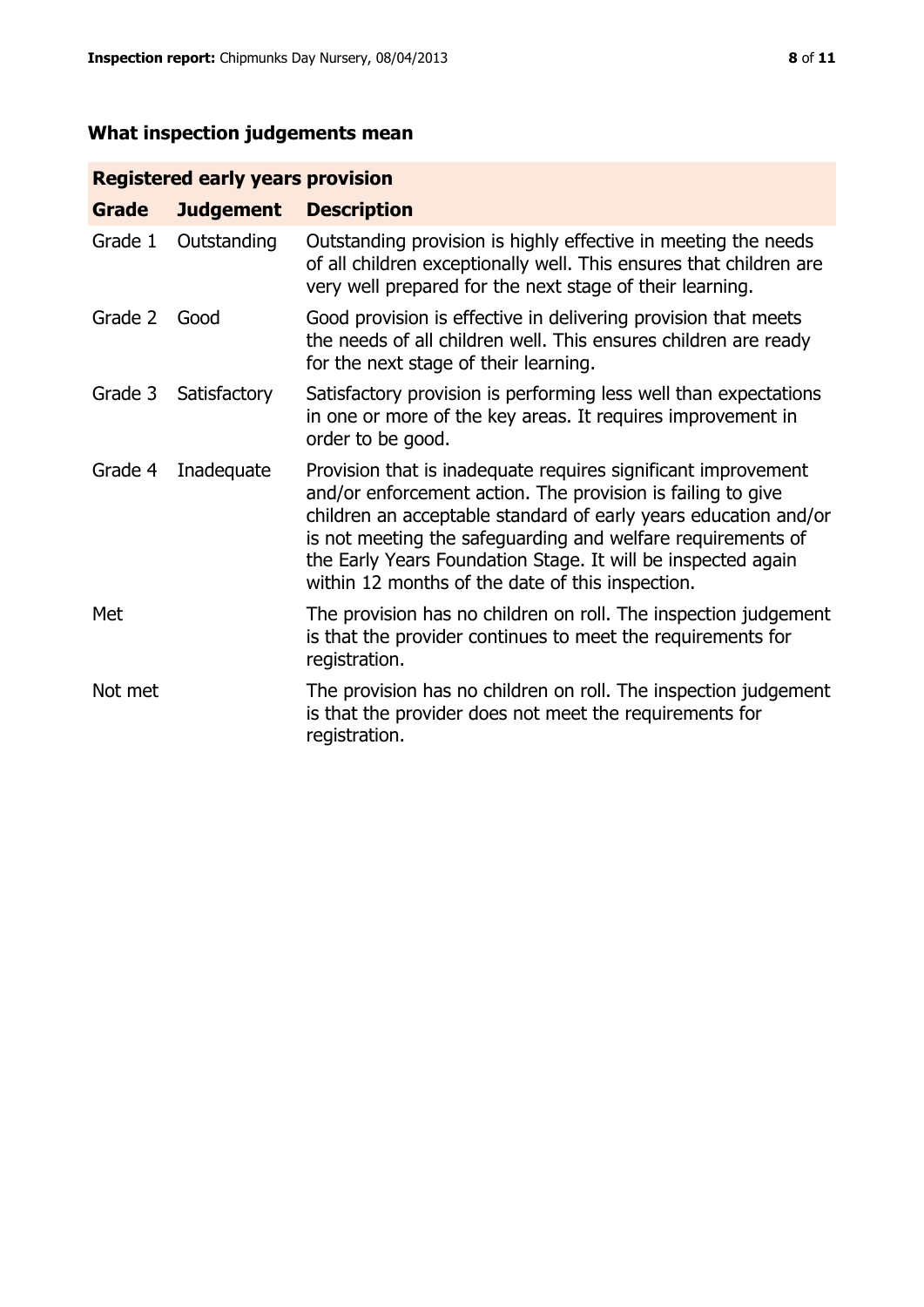### **Inspection**

This inspection was carried out by Ofsted under sections 49 and 50 of the Childcare Act 2006 on the quality and standards of provision that is registered on the Early Years Register. The registered person must ensure that this provision complies with the statutory framework for children's learning, development and care, known as the Early Years Foundation Stage.

# **Setting details**

| Unique reference number            | EY454944                  |
|------------------------------------|---------------------------|
| <b>Local authority</b>             | Dorset                    |
| <b>Inspection number</b>           | 889367                    |
| <b>Type of provision</b>           | Full-time provision       |
| <b>Registration category</b>       | Childcare - Non-Domestic  |
| Age range of children              | $0 - 8$                   |
| <b>Total number of places</b>      | 121                       |
| Number of children on roll         | 191                       |
| <b>Name of provider</b>            | Chipmunks Day Nursery Ltd |
| <b>Date of previous inspection</b> | not applicable            |
| <b>Telephone number</b>            | 01305 760060              |

Any complaints about the inspection or the report should be made following the procedures set out in the guidance *'Complaints procedure: raising concerns and making complaints* about Ofsted', which is available from Ofsted's website: www.ofsted.gov.uk. If you would like Ofsted to send you a copy of the guidance, please telephone 0300 123 4234, or email enquiries@ofsted.gov.uk.

# **Type of provision**

For the purposes of this inspection the following definitions apply:

Full-time provision is that which operates for more than three hours. These are usually known as nurseries, nursery schools and pre-schools and must deliver the Early Years Foundation Stage. They are registered on the Early Years Register and pay the higher fee for registration.

Sessional provision operates for more than two hours but does not exceed three hours in any one day. These are usually known as pre-schools, kindergartens or nursery schools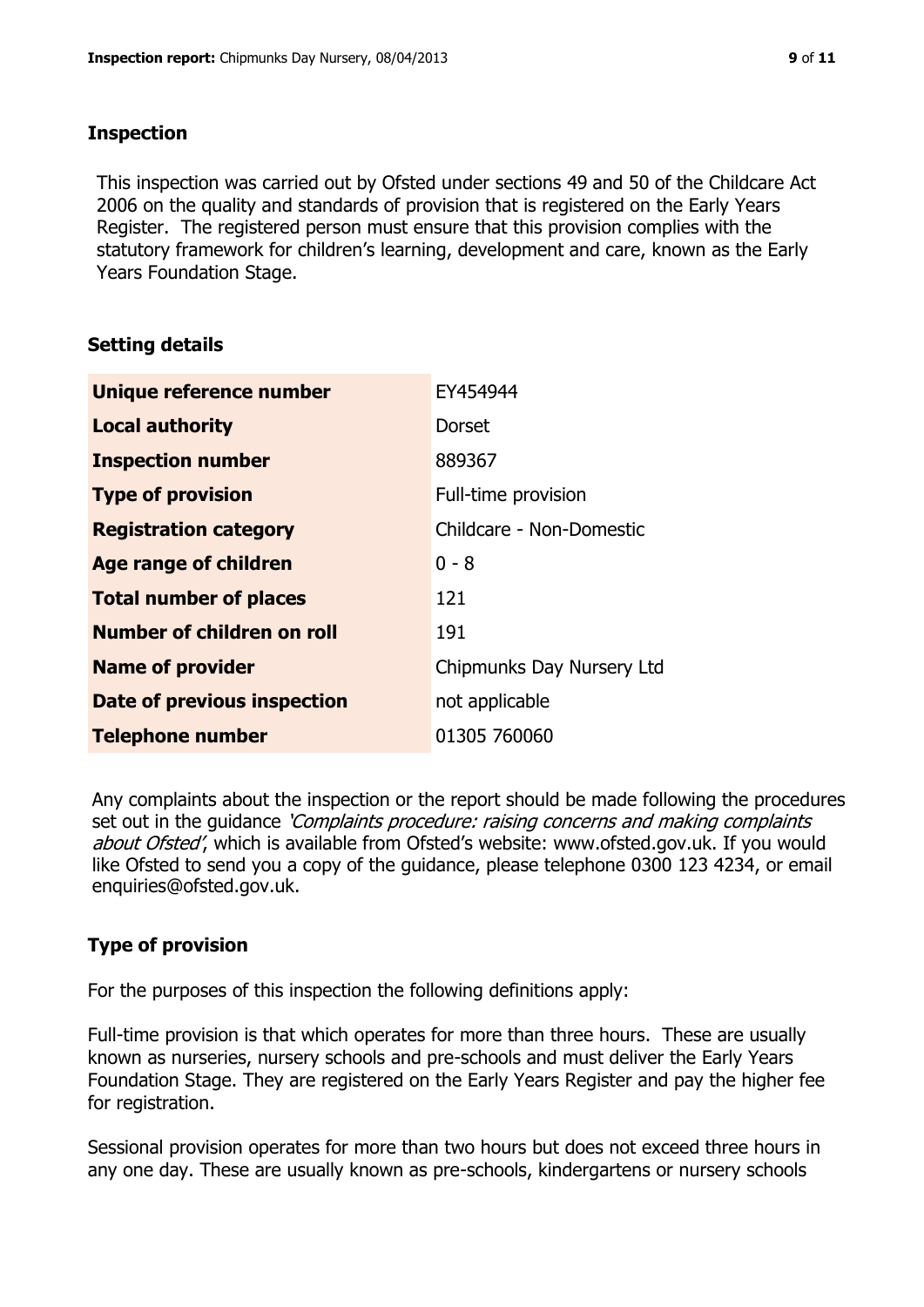and must deliver the Early Years Foundation Stage. They are registered on the Early Years Register and pay the lower fee for registration.

Childminders care for one or more children where individual children attend for a period of more than two hours in any one day. They operate from domestic premises, which are usually the childminder's own home. They are registered on the Early Years Register and must deliver the Early Years Foundation Stage.

Out of school provision may be sessional or full-time provision and is delivered before or after school and/or in the summer holidays. They are registered on the Early Years Register and must deliver the Early Years Foundation Stage. Where children receive their Early Years Foundation Stage in school these providers do not have to deliver the learning and development requirements in full but should complement the experiences children receive in school.